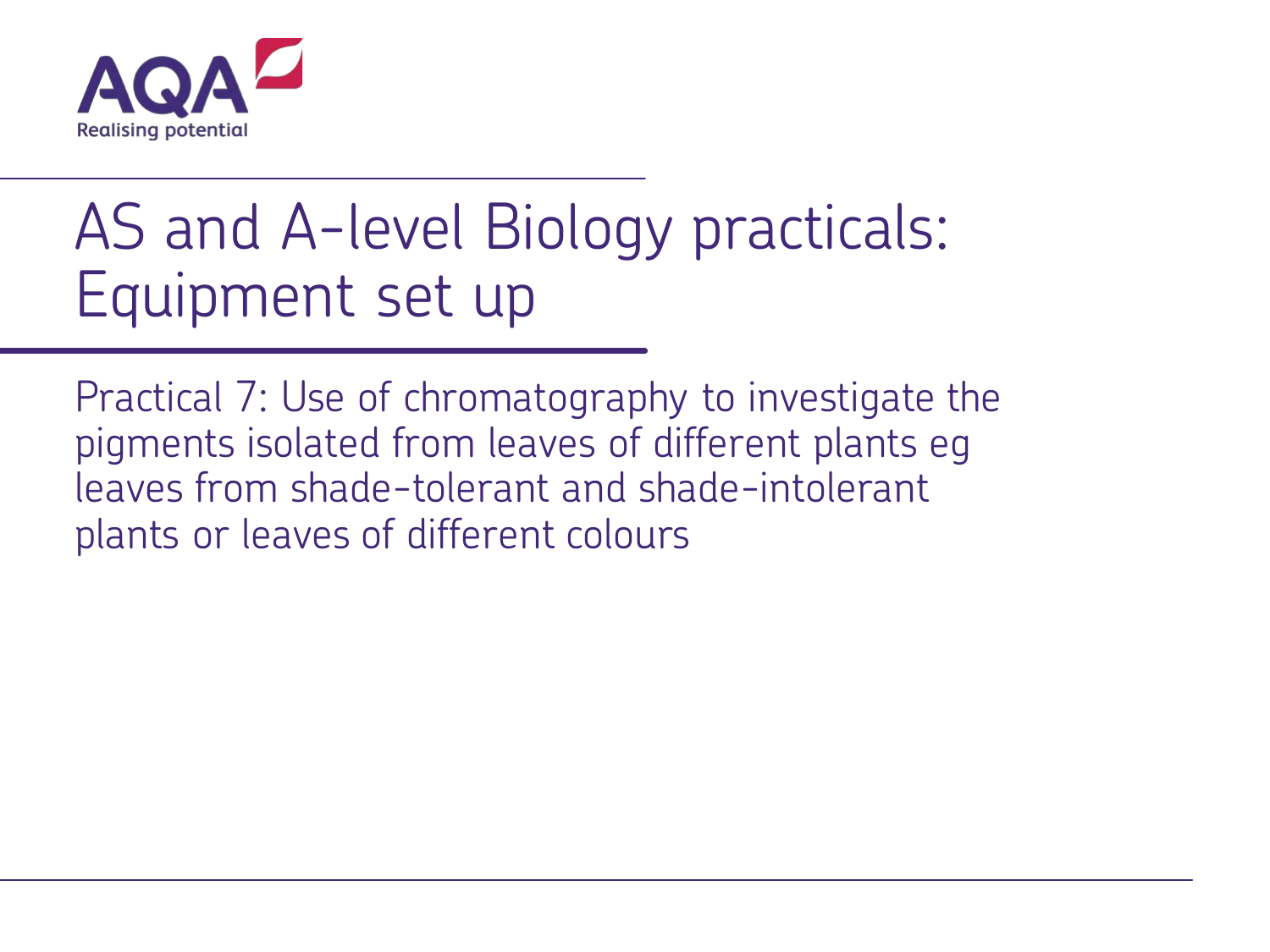#### Tubes at the start



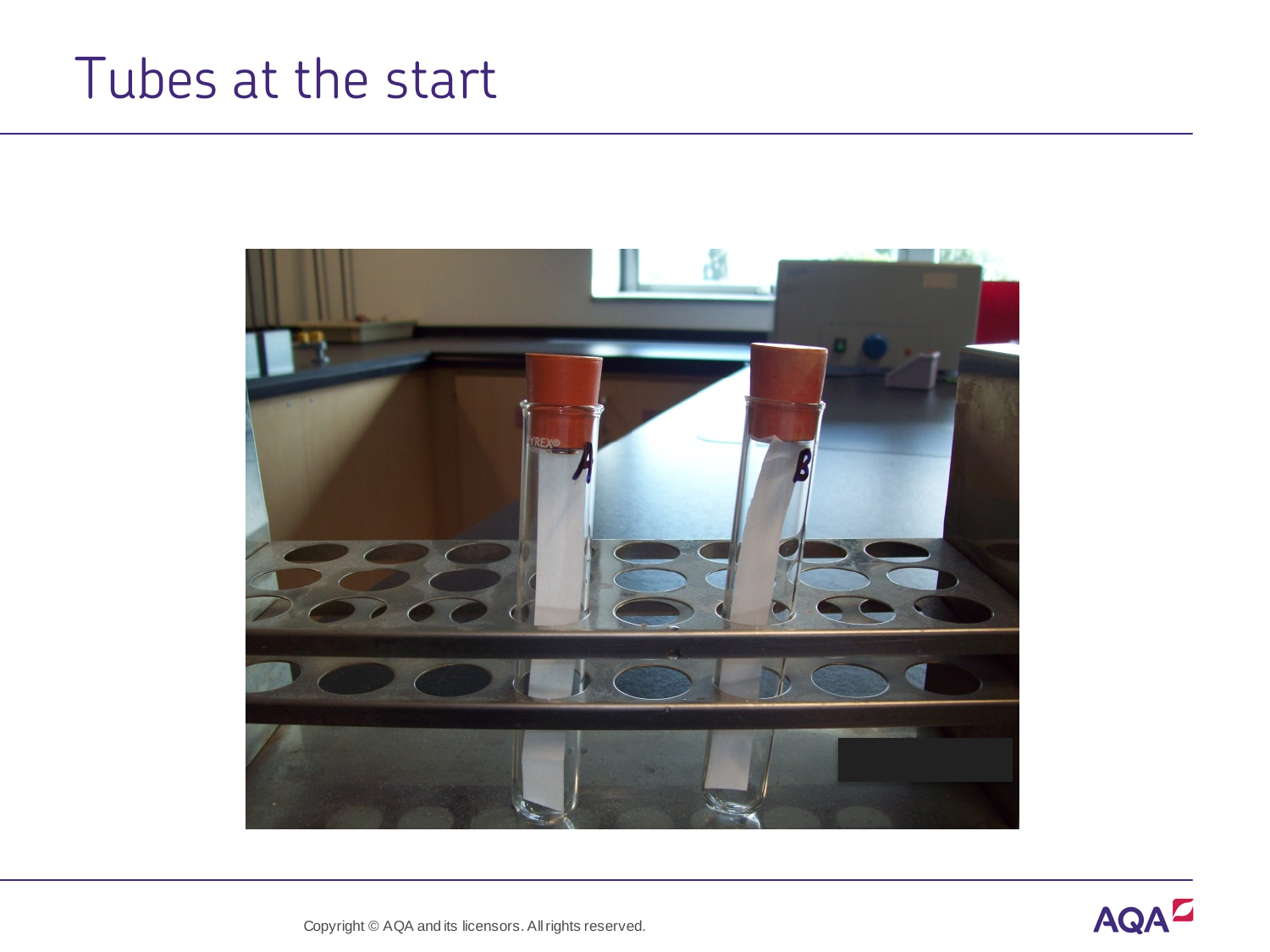- The paper can be cut to size and fastened in the tubes with a drawing pin or similar onto a rubber bung.
- It is advised to cut the paper before the practical so strips are uniform in size and the tubes can be set up before the practical.
- Remove the paper strips and add the solvent to the tubes.
- Add a bung to the tube so the atmosphere in the tube becomes saturated with solvent.
- Put the chromatography paper attached to the original bung onto a white tile.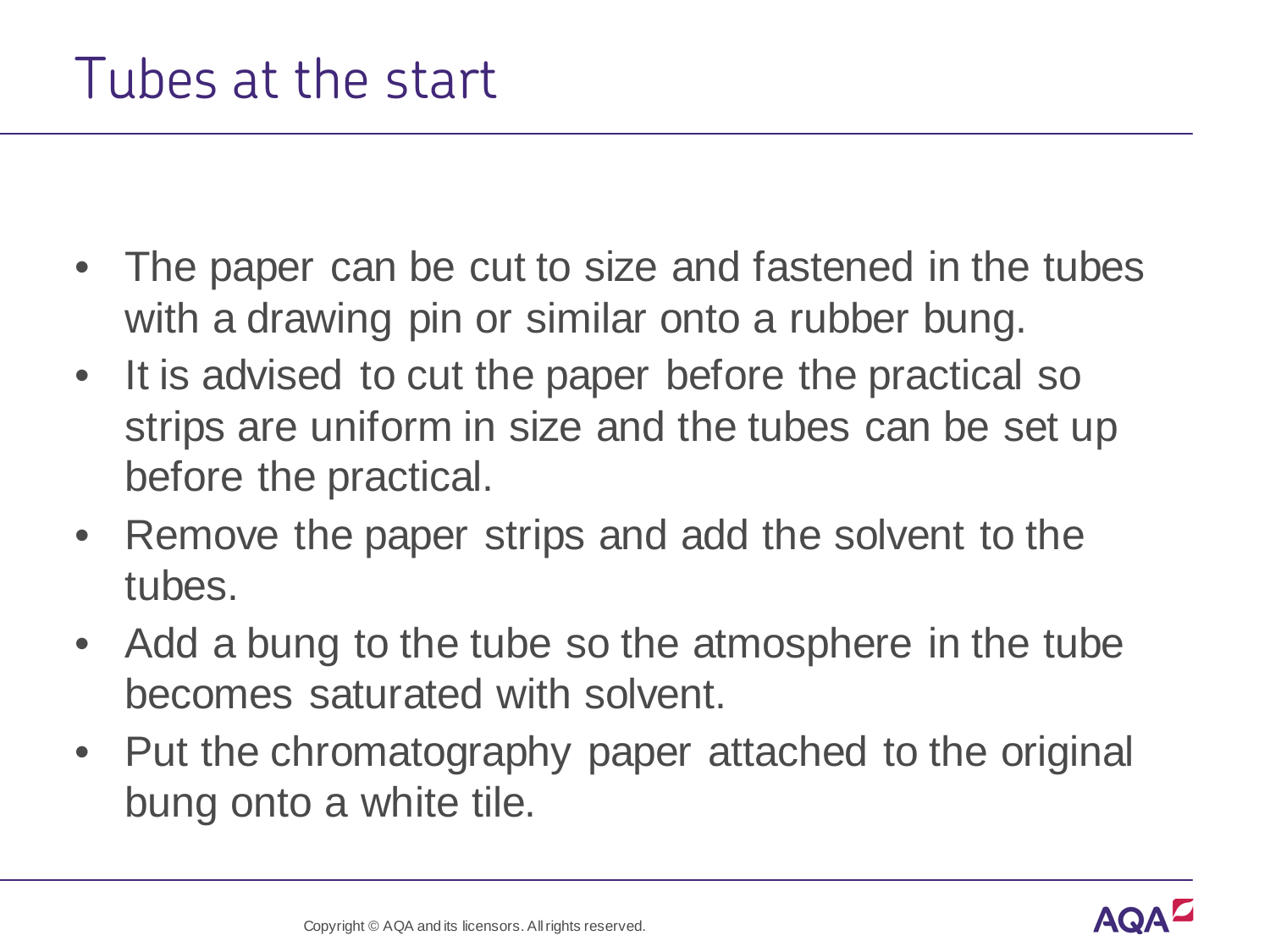## Leaf sample



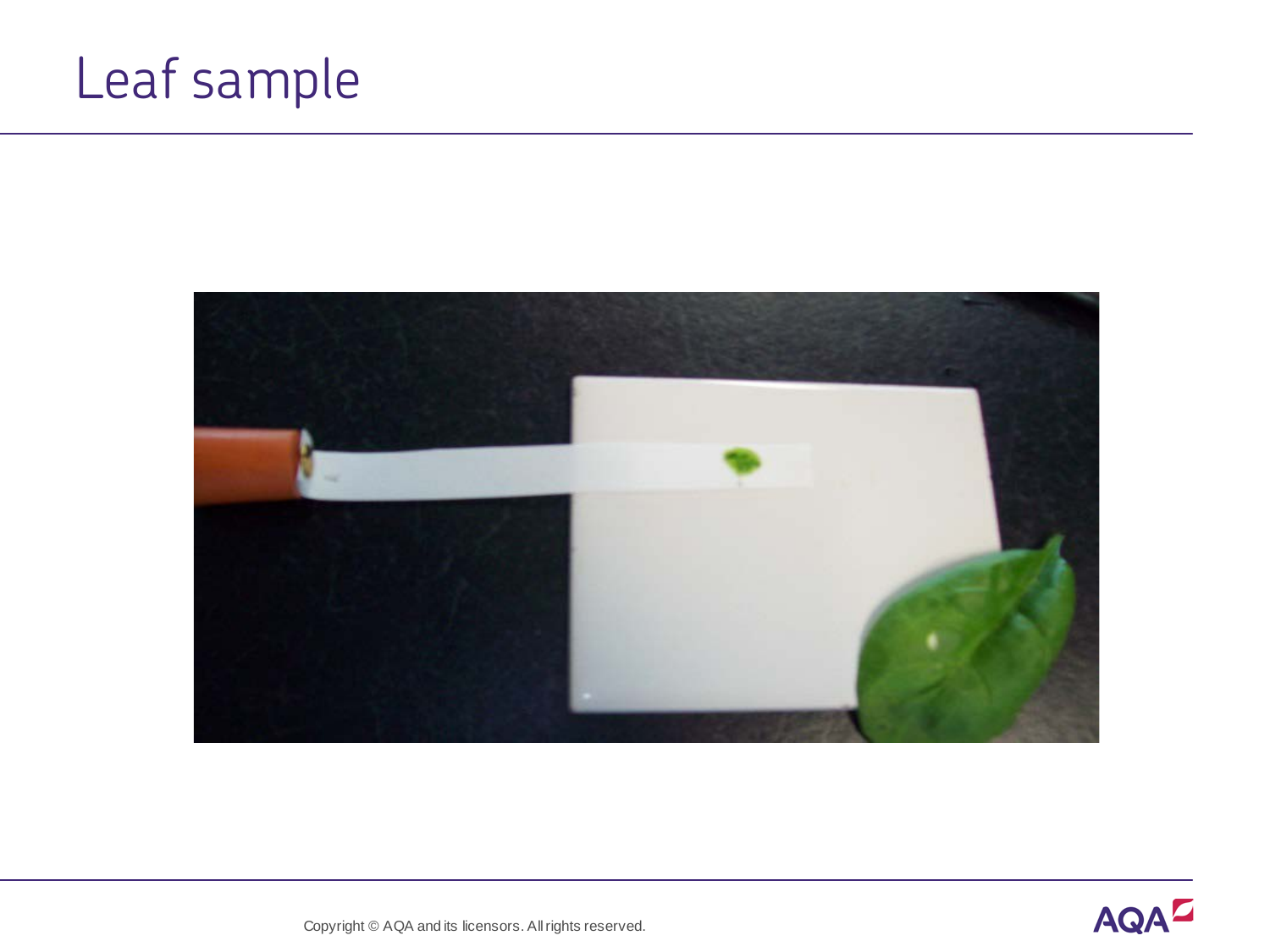

- Use a cork borer to cut a circle from a leaf, avoid the veins and midrib.
- Crush the leaf directly onto the chromatography paper.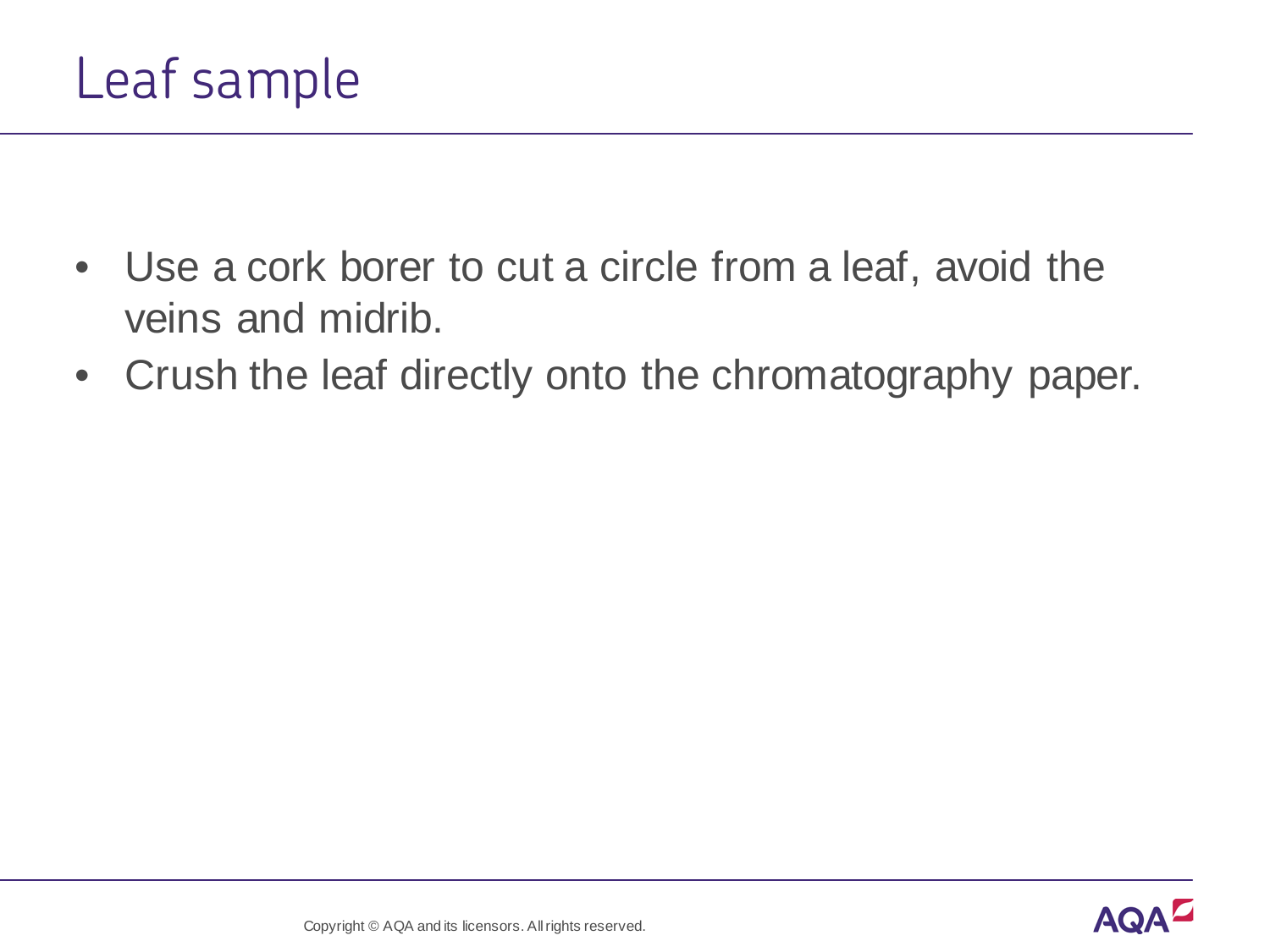#### Samples in solvent



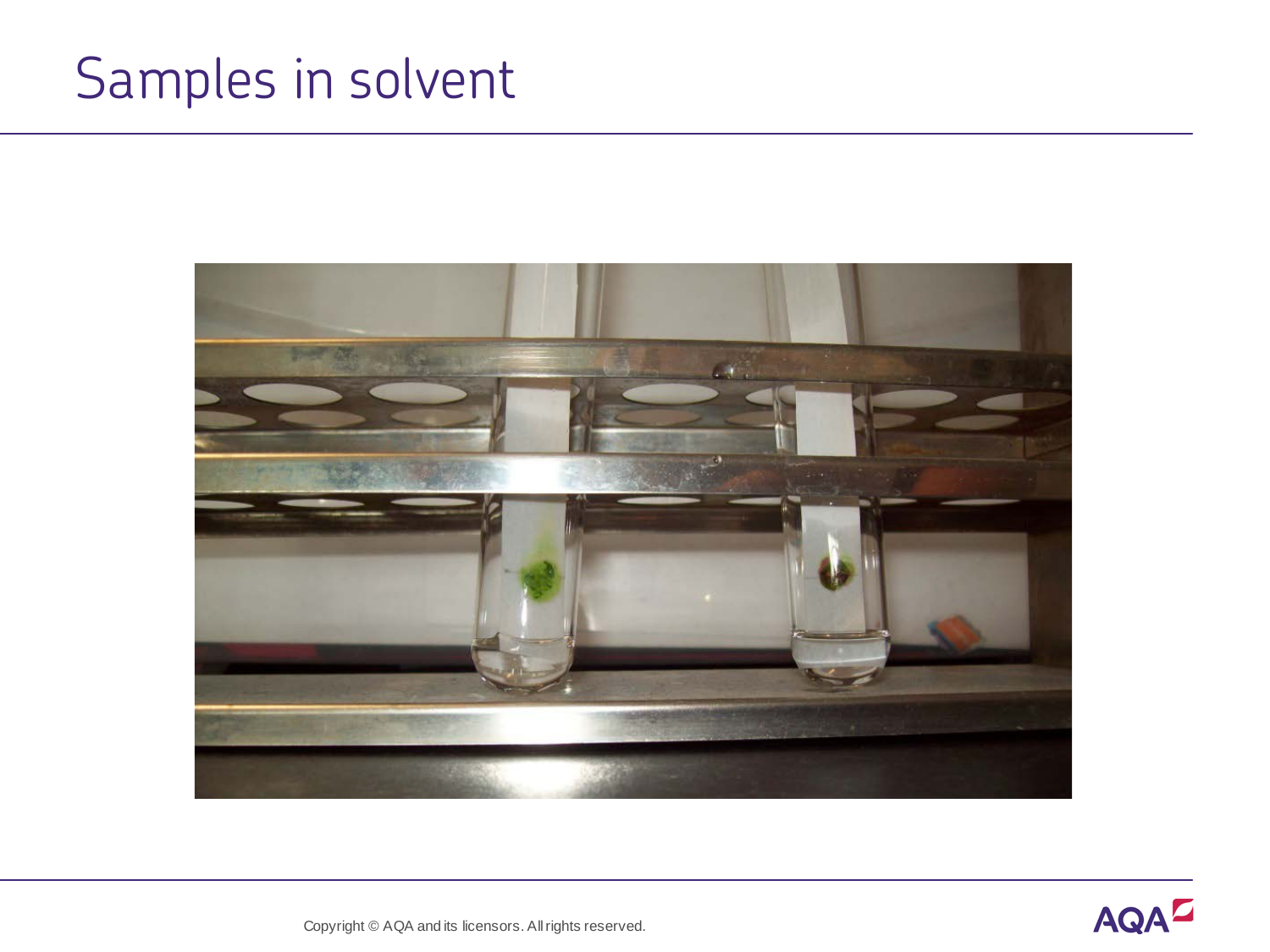#### Samples in solvent

- The solvent should be below the level of the pencil line and the crushed leaf.
- The spots of leaves need to be central on the paper and the paper must not touch the sides of the tube.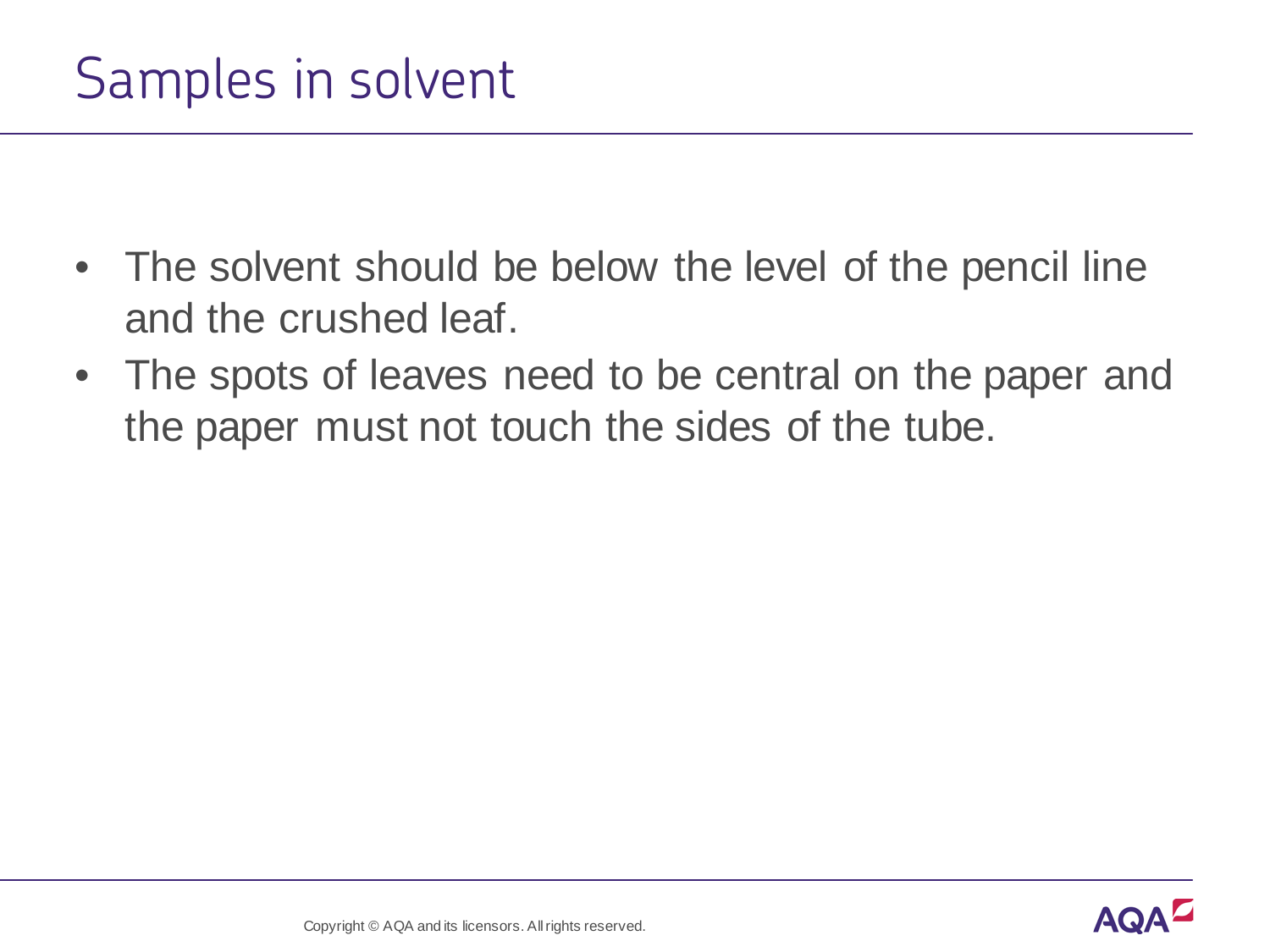### Finished chromatogram